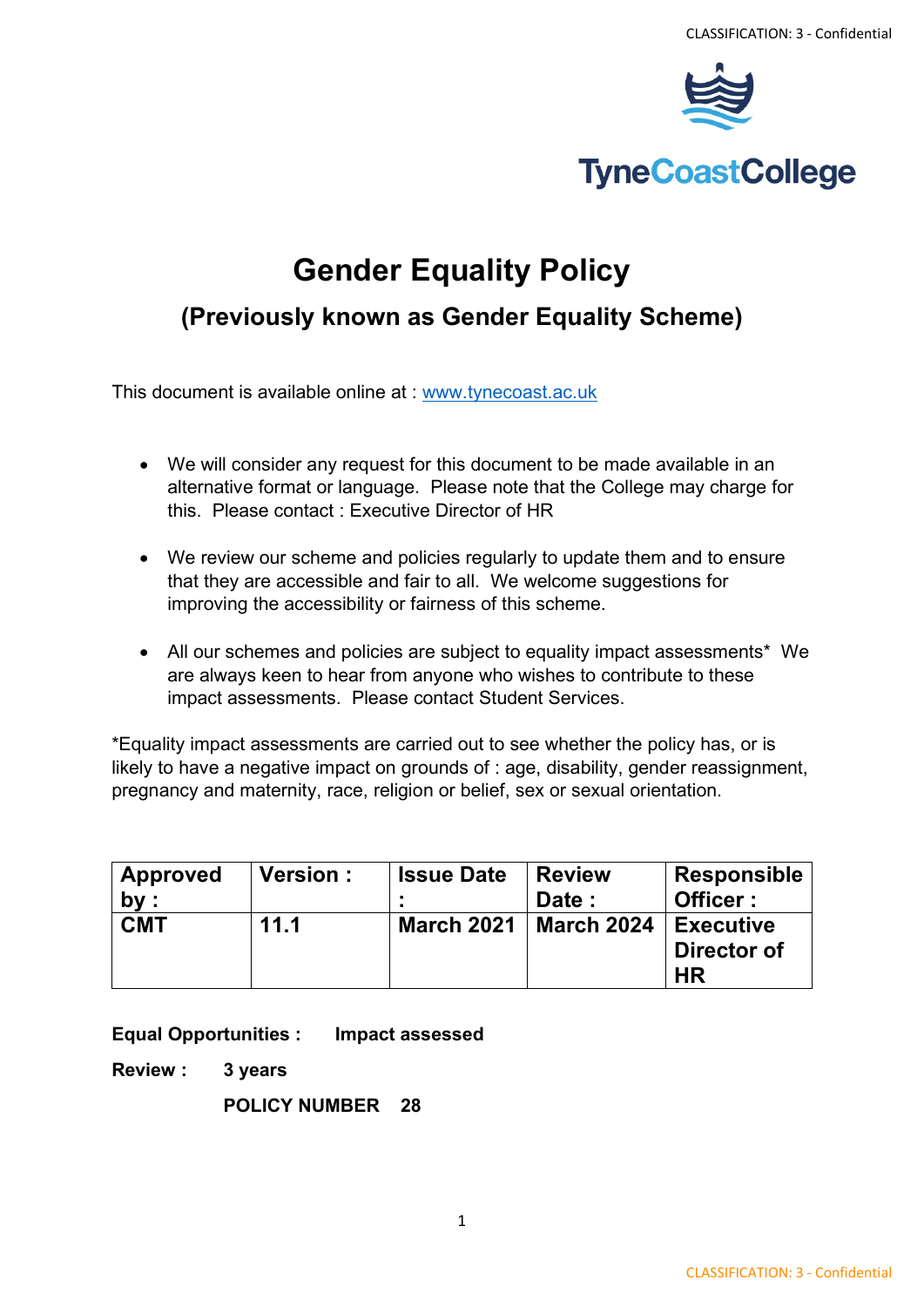# **GENDER EQUALITY POLICY**

# *previously known as the* **Gender Equality Scheme**

## 1.1 **Policy Statement**

At Tyne Coast College, we are committed to creating an environment where everyone can participate fully as learners, staff or visitors. We recognise that this means not just eliminating discrimination but also actively promoting equality. We aim to ensure that all people can work and study in an environment that is accessible, inclusive and where there are good relations between all people. This policy document has been produced to enable Tyne Coast College to respond to development in gender equality legislation and exists in conjunction with the College Single Equality Scheme and the College Transgender Protocol document.

- 1.2 The Equality Act 2010 requires public bodies to take steps to combat unlawful discrimination and harassment on grounds of gender reassignment and to positive promote sex / gender equality. It is intended that this policy will support Tyne Coast College in achieving those objectives.
	- 1.3 The College will treat all employees and students with respect and dignity, and seek to provide a positive working and learning environment free from gender discrimination, harassment or victimisation.
	- 1.4 Tyne Coast College will seek not only to eliminate discrimination, but also to create a working and learning environment based on positive relations between members of different groups. The College undertakes to provide training and support for staff, to consult with staff from different backgrounds about their experience of the working environment and to provide diverse images in any material which it produces for students and staff.
	- 1.5 Tyne Coast College will work towards the elimination of discrimination whether overt or covert, and will seek to ensure that individuals and communities have equal access to learning programmes and facilities.

## **2 Scope**

2.1 This policy applies to all aspects of the College's provision and to all members of the College community (staff, Governors, students, contractors / suppliers and members of the public).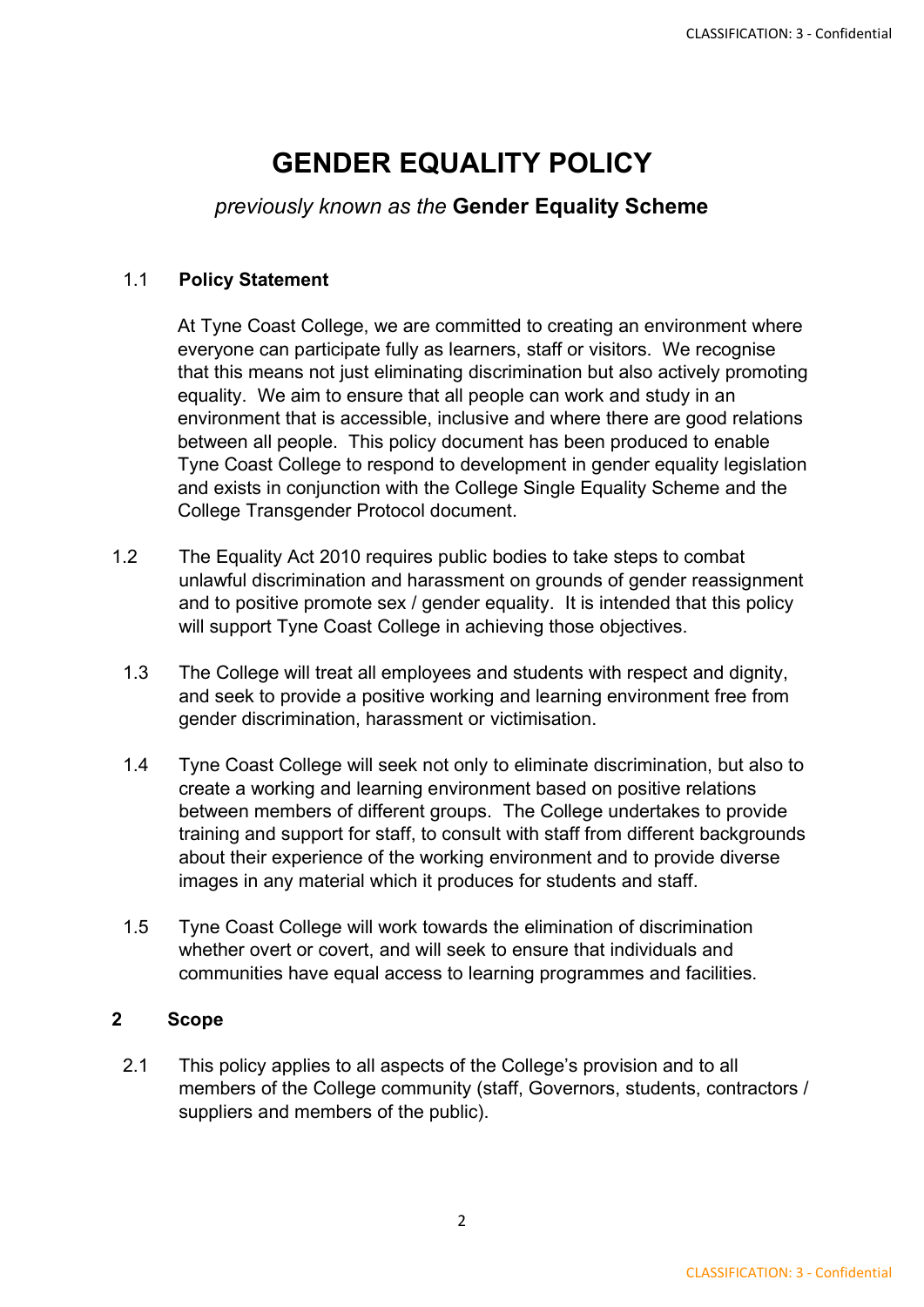### **3 Legislation**

- Gender Recognition Act 2004
- Equality Act 2006
- Equality Act 2010

#### **4 Responsibilities**

#### 4.1 Governors

Governors are responsible for ensuring that :

- 4.1.1 The membership of the Corporation reflects the diversity of the Communities served by the College
- 4.1.2 The College Strategic Plan includes a commitment to gender equality.
- 4.1.3 Equality training features as part of the College's Strategic Plan.
- 4.1.4 They are aware of the Corporation's statutory responsibilities in relation to Gender equality legislation as an employer and service provider.
- 4.1.5 They receive and respond to the Equality and Diversity Action Plan.

#### 4.2 Managers

- 4.2.1 The Chief Executive, College Management Team and College Management Team are responsible for taking the lead in creating a positive, inclusive ethos that challenges inappropriate behaviour on the part of staff or students.
- 4.2.2 Managers should be aware of the College's statutory duties in relation to Gender equality legislation.
- 4.2.3 All aspects of College policy and activity are sensitive to gender issues and should be managed accordingly.
- 4.2.4 Curriculum areas are required to assess performance in relation to gender issues and take action as appropriate.
- 4.2.5 The procedures for the recruitment and promotion of staff should include best practice in equal opportunities.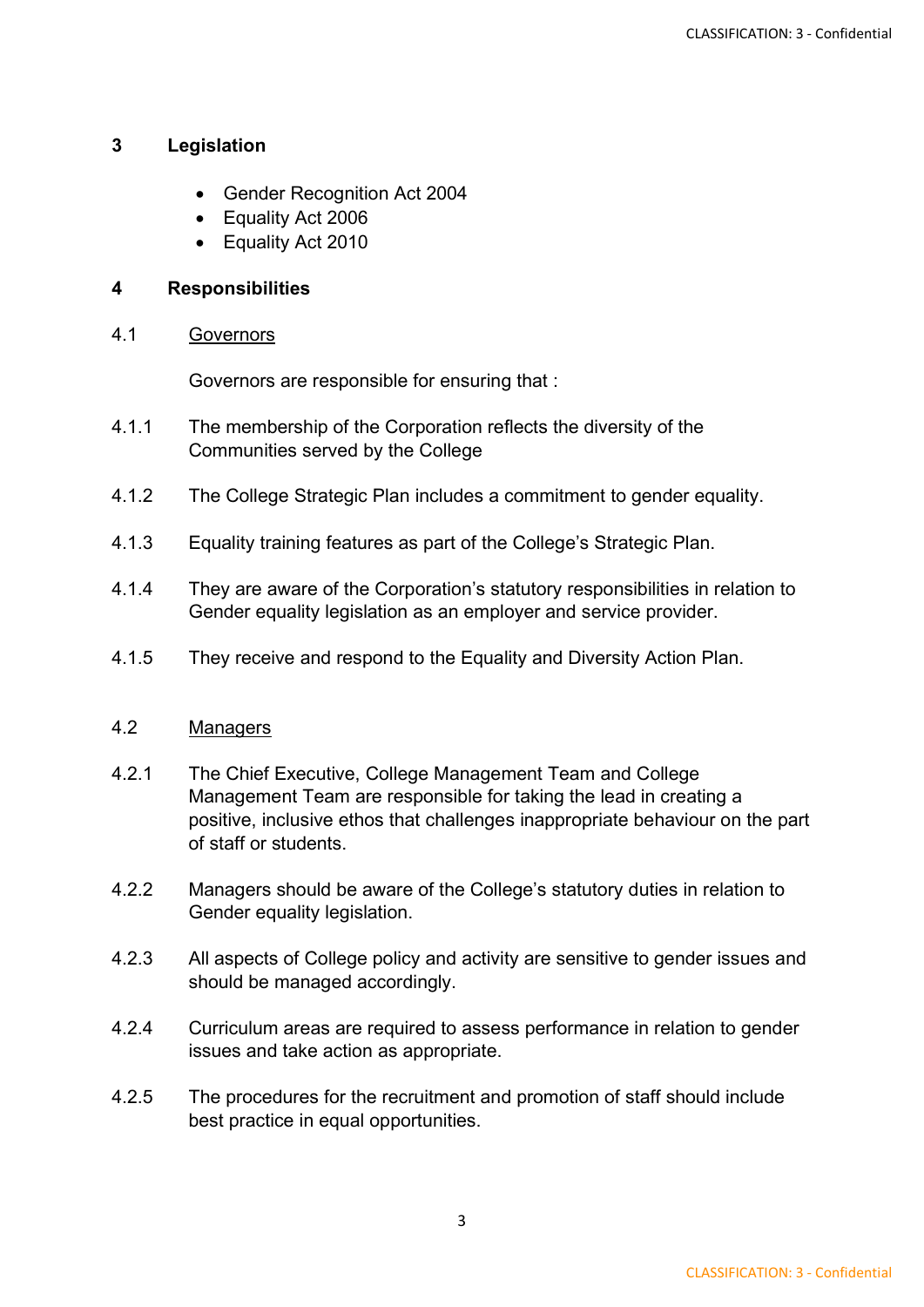- 4.2.6 All College publicity material should present and appropriate and positive message about gender equality.
- 4.2.7 Learner induction programmes and tutorial programmes should reflect the College's commitment to promote equal opportunity.
- 4.2.8 Appropriate training and development will be provided to support the appreciation and understanding of gender equality issues.
- 4.2.9 To ensure correct procedures will be followed and appropriate action is taken against staff, students, placement providers, partners, contractors, suppliers or others including member of the public who discriminate or harass for reasons of gender.
- 4.2.10 An inclusive environment will be created and maintained through efficient and effective estates and facility management.
- 4.3 Staff

Staff responsibilities :

- 4.3.1 All staff should be aware of the College's statutory duties in relation of gender equality legislation and to attend designated training sessions.
- 4.3.2 Schemes of work, lesson content and teaching resources should demonstrate sensitivity to issues of gender.
- 4.3.3 Staff should challenge inappropriate behaviour by students, work placement providers, outside contractors or other members of staff.
- 4.3.4 The College and each of its individual staff will confront discrimination whether witting or unwitting, whenever it occurs.

#### 4.4 Students

Student Responsibilities :

- 4.4.1 To support the College and each other by behaving in a way that creates a safe, respectful and orderly environment and contributes to their own success and that of their fellow students.
- 4.4.2 To respect the College as a diverse inclusive equal opportunity community where prejudice and harassment are not accepted.
- 4.4.3 To observe the standards as shown in the statement on student behaviour in the student handbook.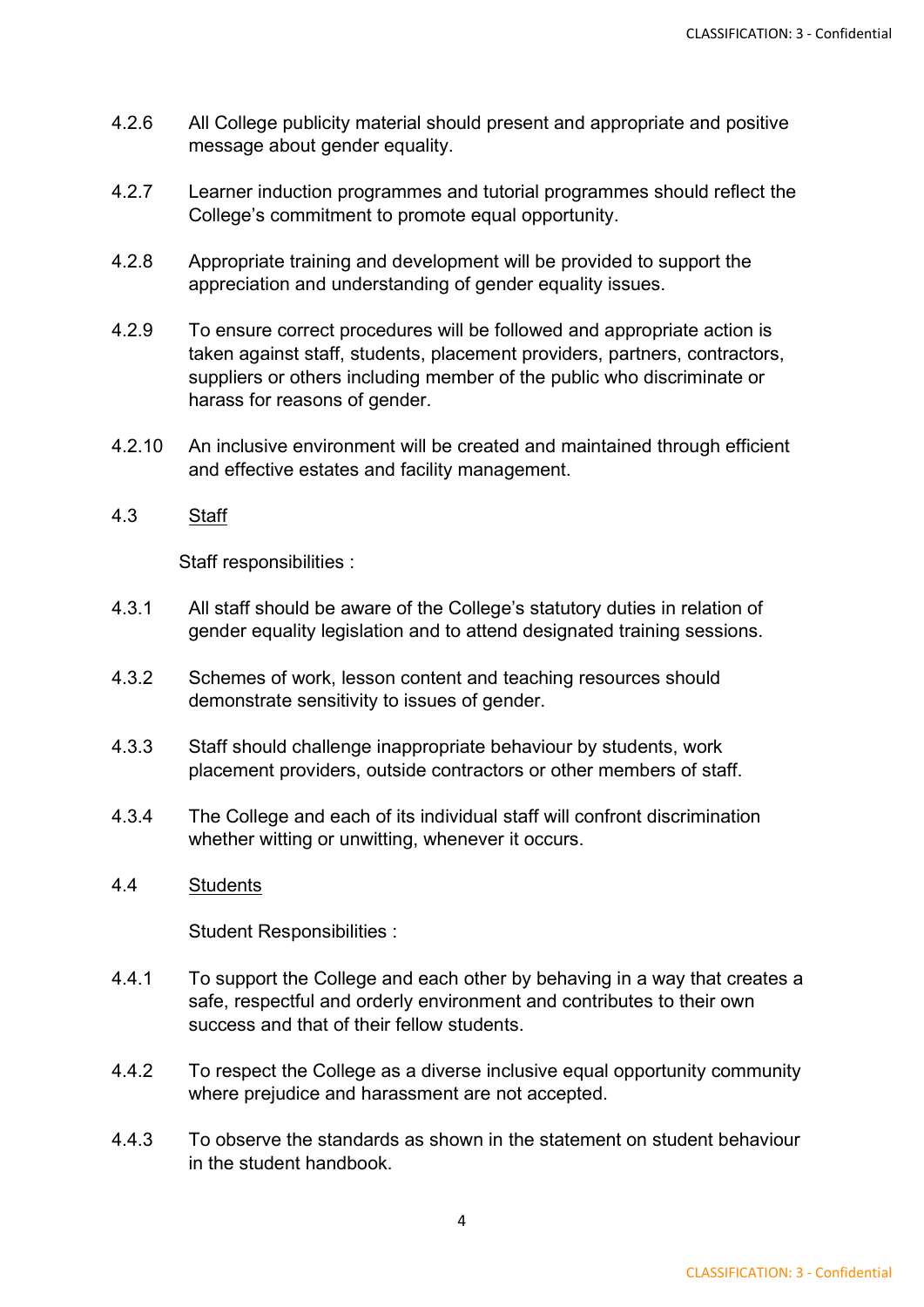4.4.4 To show respect for others irrespective of their gender and to report incidents of discrimination to an appropriate person and to be prepared to act as a witness for any incident that they may experience.

#### **5 Actions to Implement and Develop the Scheme (Policy)**

Under the Equality Act 2010, Tyne Coast College will seek to ensure that :

- 5.1.1 It eliminates unlawful discrimination and gender-related harassment.
- 5.1.2 It promotes equality of opportunity between men women and transsexuals.
- 5.1.3 It promotes positive attitudes towards transsexual people.
- 5.1.4 It annually publishes information that demonstrates our compliance.
- 5.1.5 It prepares and regularly reviews an action plan detailing the steps it plans to take to meet these duties.
- 5.1.6 It regularly reviews, revises and publishes the aforementioned publications.
- 5.1.7 Governors, staff, students and their sponsors (including work placement providers) are aware of our gender equality policy and the action needed for its implementation.
- 5.1.8 Members of the governing body, staff, students and their sponsors (including work placement providers) are aware of the value placed upon equal opportunity and that action will be taken in the event of any breach of the policy.
- 5.1.9 Governors and staff have access to comprehensive information, which assists them to plan, implement and monitor actions to carry out their responsibilities under the policy.
- 5.1.10 The three year Action Plan identifies specific improved outcomes required and also details positive action that will be taken.
- 5.1.11 All publicity materials present appropriate and positive messages about people.
- 5.1.12 Compliance with the requirements of the Data Protection Act 1998 and the Freedom of Information Act 2000. A record will be kept of gender, ethnic origin and disability of all job applicants, employees, student applications and student admissions in order to ensure effective operation of this policy.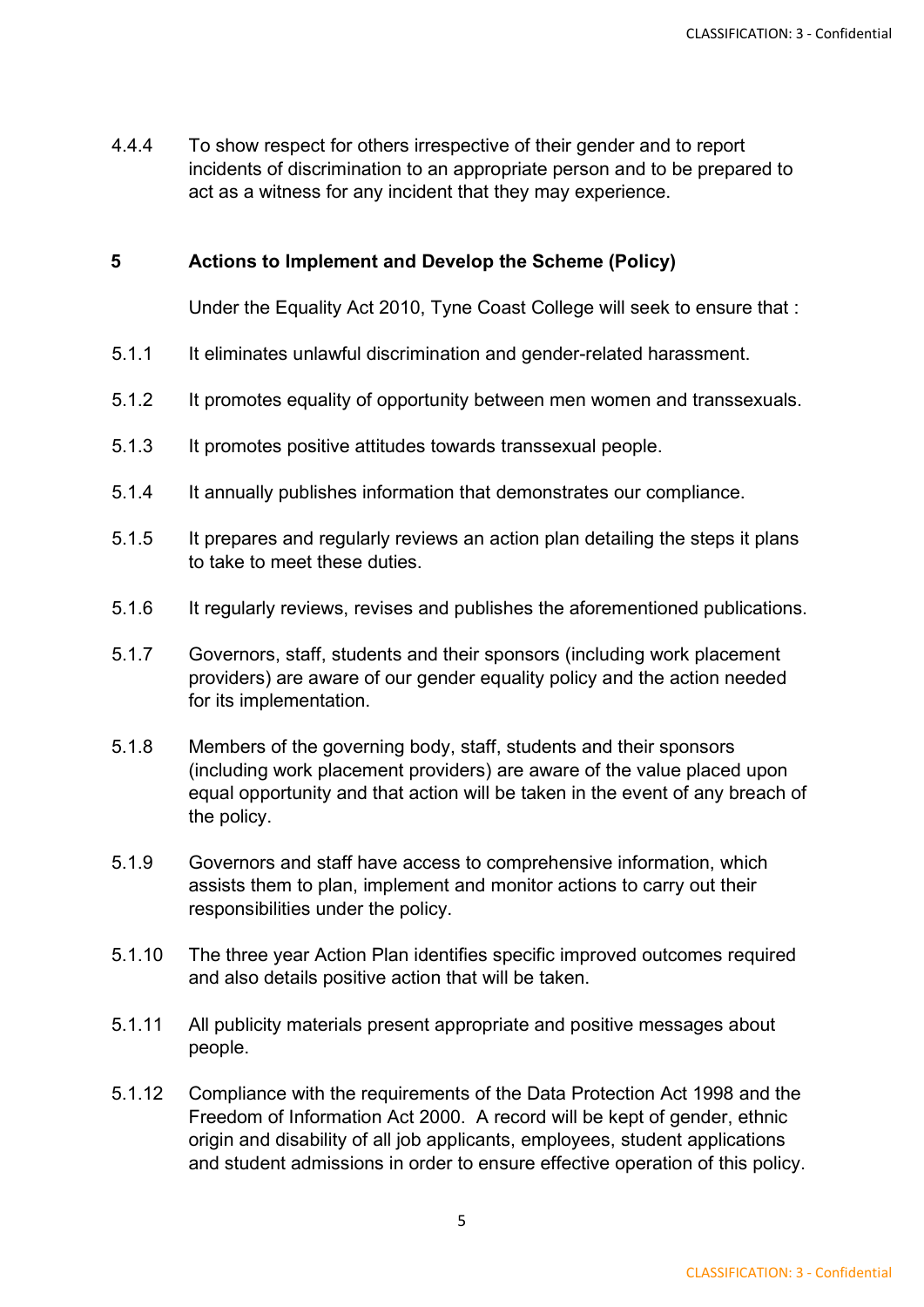These records will be analysed regularly and appropriate follow-up action will be taken where there is a any evidence of discrimination.

- 5.1.13 Commitment to gender equality will be highlighted in the prospectus, annual report and annual financial statement. Any published information will have due regard for individual confidentiality.
- 5.1.14 Copies of the Gender Equality Policy are available at Student Services.
- 5.1.15 The students' induction programme highlights the College's commitment to gender equality, the action to be taken by student who suffer discrimination and the action taken against such perpetrators of discrimination.
- 5.1.16 Performance Progression Coaches and Work Based Assessors reinforce this information during tutorials or work-based monitoring visits.
- 5.1.17 All work placement providers and partners will receive information on their responsibilities under the policy and will signify their understanding of, and agreement to, these responsibilities.
- 5.1.18 The staff induction programme will highlight the College's commitment to gender equality, action to be taken by staff who experience discrimination and the action to be taken against any perpetrators of such discrimination.
- 5.1.19 All staff will have access to a copy of the policy on the College intranet.
- 5.1.20 Contractors and Service Providers follow the College Gender Equality Policy and gender equality conditions in contracts or agreements.
- 5.1.21 A supportive environment is provided for those who make claims of discrimination, harassment, victimisation, intimidation or abuse. Student may seek advice from Student Services and staff may seek assistance from the HR Department or trade union.
- 5.1.22 Acts of gender discrimination (direct or indirect), harassment, victimisation, intimidation or abuse are treated as a serious disciplinary offence.
- 5.1.23 Students who feel they are being discriminated against on the grounds of their gender by staff should raise the matter under the Student Complaints Procedure, if the accusation is upheld, be treated as a serious disciplinary offence.
- 5.1.24 If during the course of their studies, students suffer discrimination, harassment victimisation, intimidation or abuse from other students the matter should be brought to the attention of their course tutor and the matter raised through the bullying reporting procedure. If the accusation is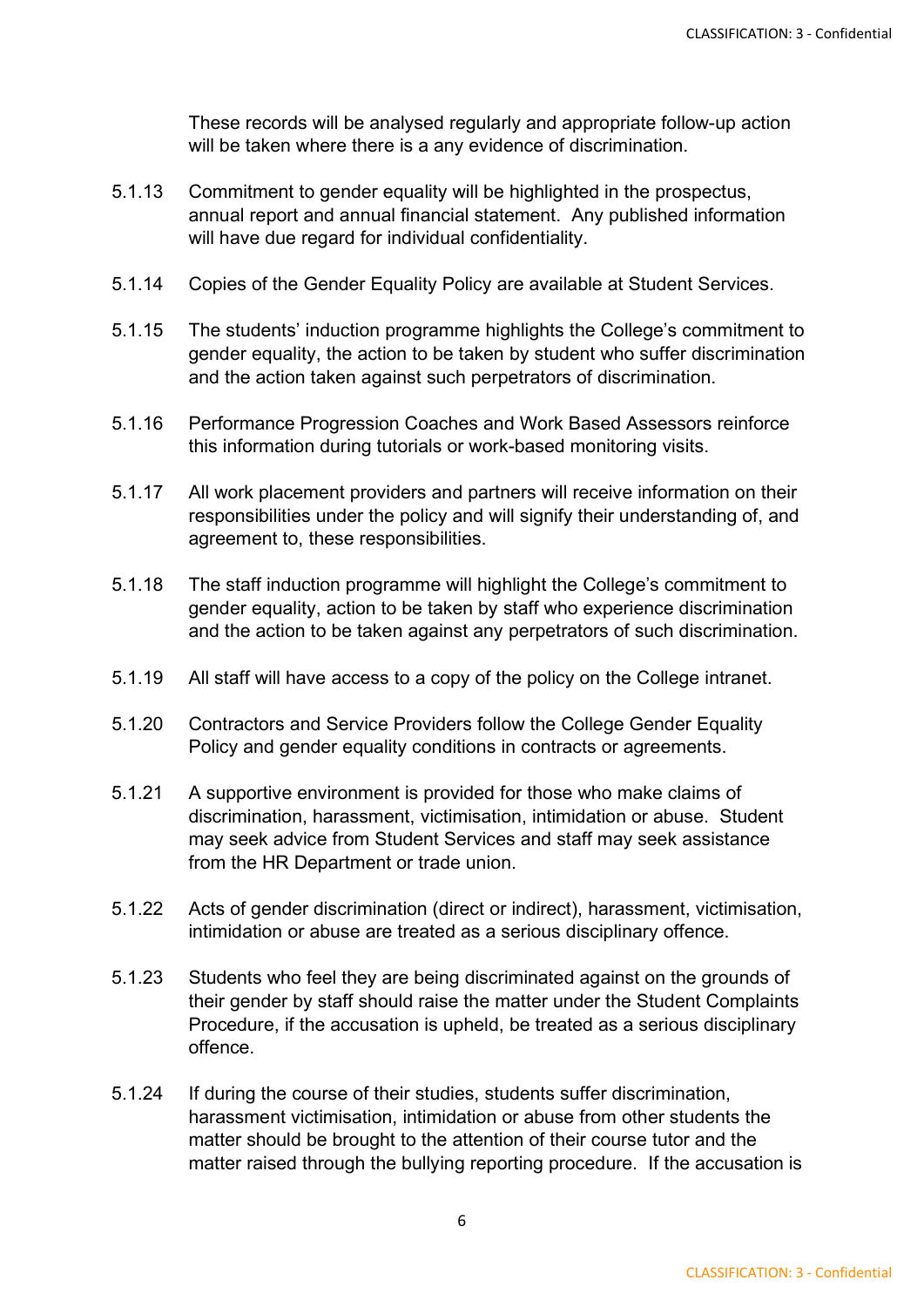upheld the inappropriate or unacceptable behaviour will be dealt with through the faculty disciplinary procedure or the College's Student Behaviour Procedure.

- 5.1.25 If in the course of their attendance at the College, student suffer discrimination, harassment, victimisation intimidation or abuse from members of the public, contractors and service providers or placement providers the College will take appropriate action and provide appropriate support.
- 5.1.26 Staff who feel they are being discriminated against on the grounds of their gender by other members of staff should raise the matter under the Grievance Procedure. If the accusation is upheld, such issues will be treated as a serious disciplinary offence in accordance with the College's staff disciplinary procedure.
- 5.1.27 If in the course of their work, College staff experience discrimination from members of the public, the College will take appropriate action and provide appropriate support.
- 5.1.28 Any discriminatory behaviour directed against staff by students will be dealt with under the student disciplinary procedure.
- 5.1.29 Making a complaint does not prejudice an individual's right to use other procedures, including the harassment or grievance procedures, nor their statutory right to complain to an Employment Tribunal or to involve any other appropriate external body.
- 5.1.30 Tyne Coast College will protect anyone who makes a complaint, or who acts as a witness under this policy in accordance with the College's public interest disclosure procedure.

### **6 Monitoring and Evaluation**

- 6.1 Monitoring of the Action Plan will ensure that all staff are treated equally in such terms as promotion, staff development and grading.
- 6.2 Monitoring of the Action Plan will ensure barriers to student admission, retention, progression and achievement are identified and steps are taken to remove such barriers.
- 6.3 To inform the setting of targets and the measurement of progress in achieving them laid out in the Action Plan, the following information will be collected and analysed by the Equality and Diversity Committee.